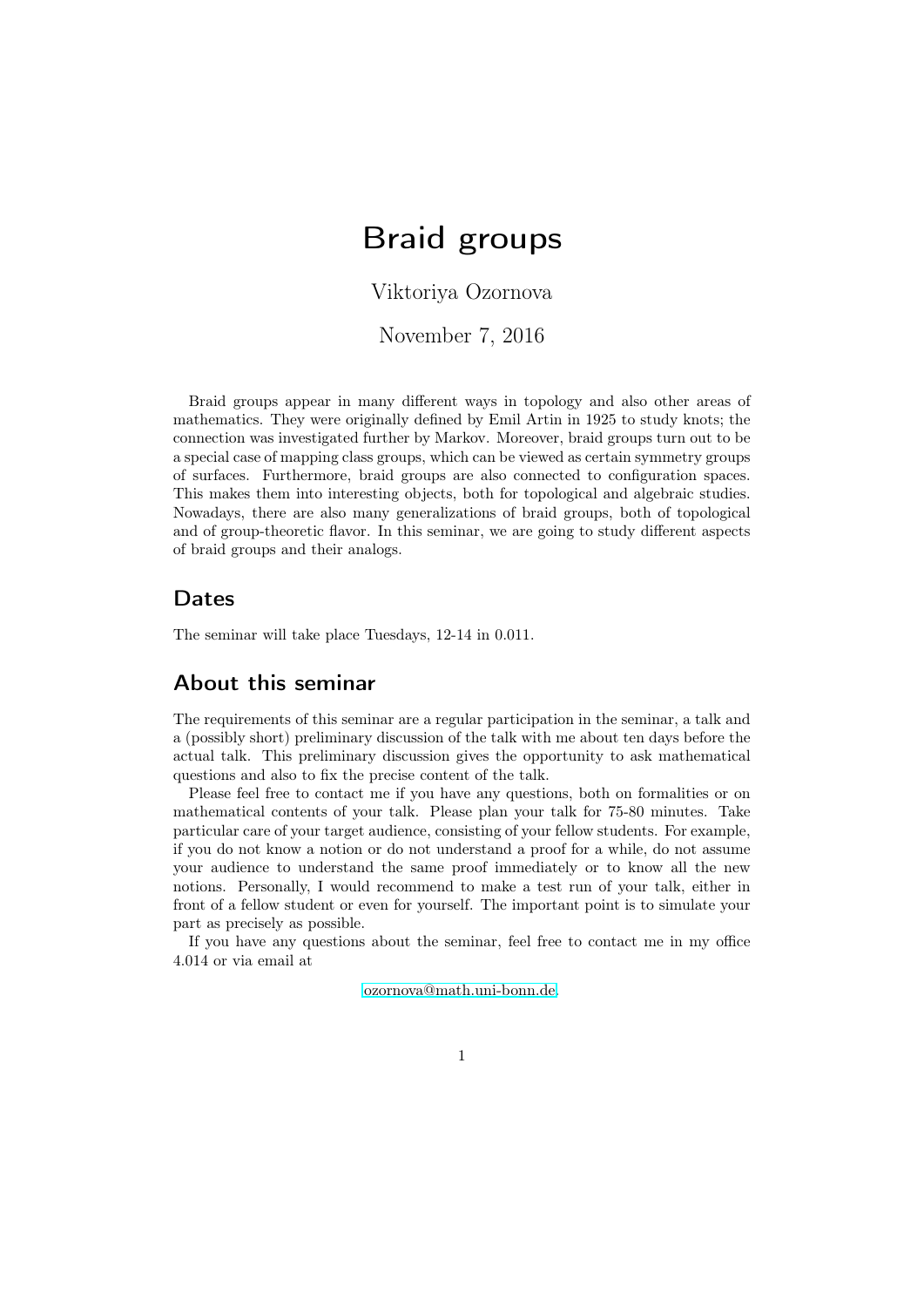I also recommend to read the following hints by Prof. M. Lehn on how to give a seminar talk (in German):

[http://www.mathematik.uni-mainz.de/Members/lehn/le/seminarvortrag](#page-0-0)

Even if some of the expressed advice might be exaggerated, this tutorial is in any case helpful.

# Talk 1: Definition of Braids and Basic Properties I-Oct 18 (AA)

Define geometric braids and braid diagrams. Discuss briefly the variations in the choice of equivalence relations on braids. Discuss the existence of good projections and different possible notions of braids. Introduce the group structure on the isotopy classes of braids. Introduce briefly configuration spaces of a manifold and identify their fundamental groups. Follow [\[KT08\]](#page-5-0), §1.2, and [\[Bir74\]](#page-5-1), §1.1.

### Talk 2: Definitions of Braids and Basic Properties II-Oct 25 (TT)

Introduce Reidemeister moves for braids and give a very sketchy proof of Theorem 1.6 in [\[KT08\]](#page-5-0). Identify the standard presentation of braid groups. Identify the braid group  $B_3$  with the fundamental group of the complement of the trefoil knot. Define the pure braid groups and identify them also as fundamental groups of configuration spaces. If you have time, explain and give a (sketch) proof of Theorem 1.5 of [\[Bir74\]](#page-5-1), proven in [\[Bir69\]](#page-4-0).

### Talk 3: (Review of ) Fiber Bundles - Nov 8 (GL)

For the next talks, we will need the notion of fiber bundle, which is a generalization of a covering where the assumption on the fiber to be discrete is omitted. Define fiber bundles, vector bundles, principal bundles and give example of these. Define classifying spaces for discrete/topological groups, and provide examples. Recall also higher homotopy groups and formulate the long exact sequence for the homotopy groups for a fibration/fiber bundle. Follow [\[DK01\]](#page-5-2), Chapter 4 (and 6.2 and 6.13 for the long exact sequence), and [\[Hat02\]](#page-5-3), pp. 376-383 and also Section 1B.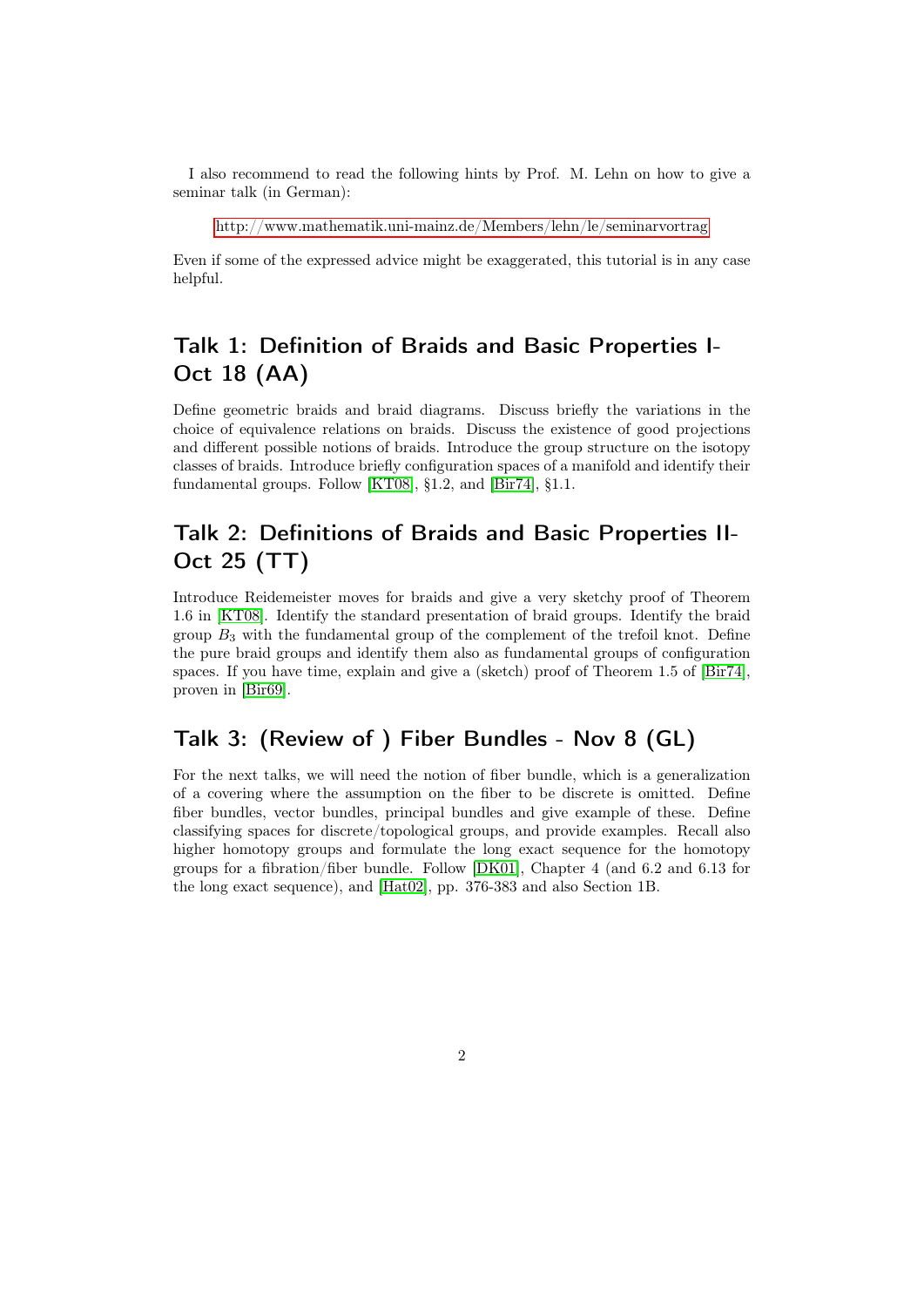### Talk 4: Configuration Spaces and Pure Braid Groups - Nov 15(JK)

Describe the fundamental sequence by Fadell and Neuwirth which relates different configuration spaces to each other. Use this to show the high connectivity of configuration spaces. Show moreover that pure braid groups have a structure of an iterated semidirect product, and describe the corresponding normal form. Use the original article [\[FN62\]](#page-5-4), but also the discussion in [\[KT08\]](#page-5-0), §§1.3-1.4 and [\[Bir74\]](#page-5-1), §1.2.

### Talk 5: Cohomology of Braid Groups - Nov 22 (BR)

Homology and cohomology of a group are defined as the corresponding invariants of its classifying space and encode interesting information about the group. As we already have a model for the classifying space of a braid group, your objective is to compute and describe its (co)homology with  $\mathbb{Z}/2$ -coefficients. For this, exhibit in particular the cell decomposition of configuration spaces of a plane and compute the additive structure of the cohomology. State the multiplicative structure and comment on its computation if you have time. Follow the original exposition in [\[Fuk70\]](#page-5-5). Beware that there are several mistakes in the translation.

# Talk 6: Braid Groups as Mapping Class Groups I - Nov 29 (YS)

Your objective is to identify braid groups as certain symmetry groups of punctured discs. For this, define first more generally mapping class groups and half-twists, and identify braid groups as mapping class groups of a punctured disc (Section 1.6.2 of [\[KT08\]](#page-5-0)). Show how this induces an action of braid groups on free groups. If you have time, explain also how the identification with the above mapping class group can be generalized to Birman's exact sequence ([\[Bir74\]](#page-5-1), §4.1, and [\[FM11\]](#page-5-6), §9.1). Follow otherwise §§1.5-1.6 of [\[KT08\]](#page-5-0).

# Talk 7: Braid Groups as Mapping Class Groups II - Dec 6 (RS)

Your main objective is to discuss Birman-Hilden Theorem, which connects braid groups with mapping class groups of surfaces of higher genus. Introduce Dehn twists and discuss briefly some of the relations for them. Formulate the theorem and discuss its proof. If you have time, discuss also how one can conclude relations for Dehn twists from those in braid groups. Follow §3.1, 3.5, 9.1 and 9.4 of [\[FM11\]](#page-5-6).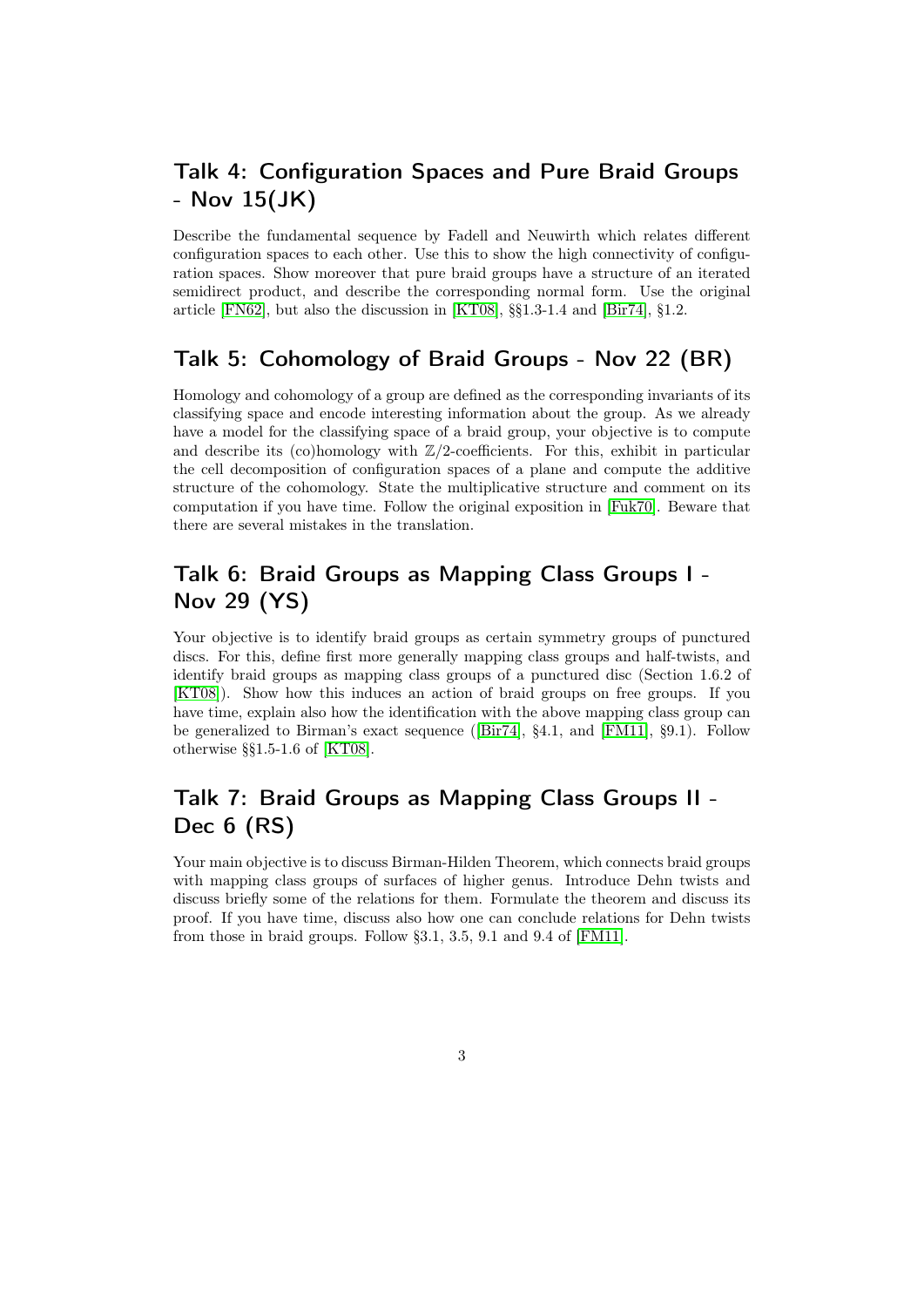#### Talk 8: Braids vs. Knots I - Dec 13 (DG)

Your main objective is to classify closed braids in solid tori. Explain first closing of braids and prove (large parts of) Theorem 2.1 of [\[KT08\]](#page-5-0), which gives a classification of closed braids. Recall the notion of the link and prove also Alexander's theorem relating links and closed braids. Follow [\[KT08\]](#page-5-0), §§2.1-2.3. You might also want to take a look at §§2.1-2.2 of [\[Bir74\]](#page-5-1).

### Talk 9: Braids vs. Knots II: Markov's Theorem - Dec 20(LH)

Your main objective is to prove how we can decide whether two closed braids in  $\mathbb{R}^3$ are equivalent as links. Explain first an algorithmic version of Alexander's theorem, allowing to obtain a closed braid isotopic to a given link. Then explain as much of the proof of Markov's theorem as possible. Markov's theorem gives a precise statement on when two braids give the same closed braids. As the proof is rather long, you will have to choose the parts of the proof most suitable for a talk. Follow [\[KT08\]](#page-5-0), §§2.4-2.7. You might also want to have a look into [\[BZH14\]](#page-5-7), Chapter 10D.

#### Talk 10: Coxeter Groups I - Jan 10 (CB)

Your task is to give a geometric motivation for the definition of Coxeter groups. It arises from the description of the finite subgroups of the orthogonal groups generated by reflections. Define these and give first easy examples. Show moreover that any of these has a Coxeter-type presentation (Theorem 1.9 in [\[Hum90\]](#page-5-8)). Describe also the Classification Theorem 2.7 (and the connection to Coxeter groups in Proposition 2.1). If you have time, give a sketch proof of the Classification Theorem. Follow [\[Hum90\]](#page-5-8), Chapters 1+2.

#### Talk 11: Coxeter Groups II - Jan 17 (JQ)

Your objective is to introduce the general theory for Coxeter groups. Define general Coxeter groups and give first examples. Prove in particular Matsumoto's property. Explain also the geometric representation (Section 5.3 of [\[Hum90\]](#page-5-8)) allowing to view Coxeter groups as generalized reflection groups. If you have time, describe also the fundamental domain of this group action ([\[Hum90\]](#page-5-8), Section 5.13). Follow [\[DDG](#page-5-9)<sup>+</sup>15], Section IX.1.1, and [\[Hum90\]](#page-5-8), Chapter 5.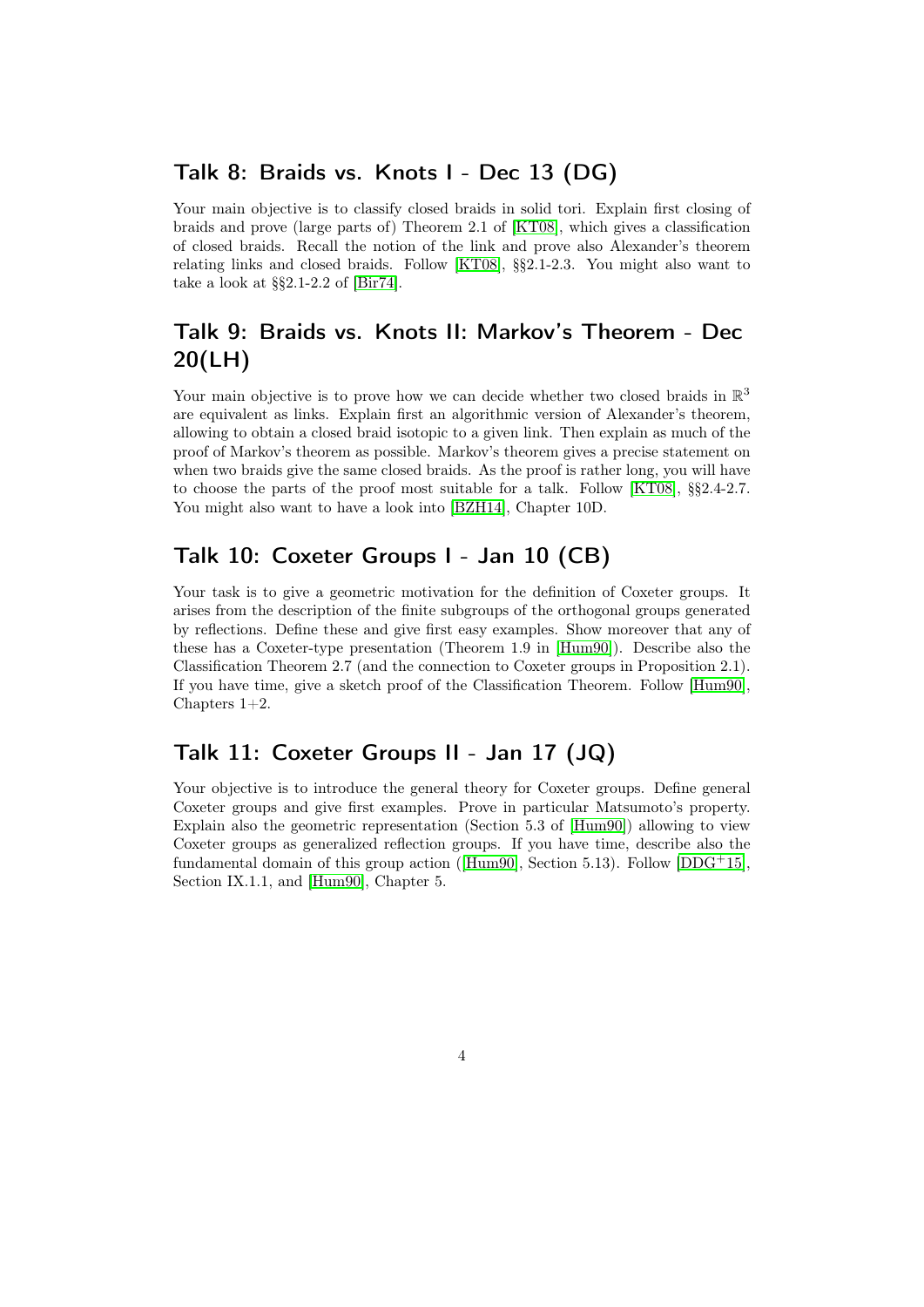# Talk 12: Artin Groups and Garside Theory I: Garside Theory - Jan 24(CF)

Your objective is to discuss the basic Garside theory which we will use in the next talk to solve word and conjugacy problems of Artin groups. Define general Artin groups and Artin monoids and give first examples. Define (comprehensive) Garside monoids and describe the solution of the word and conjugacy problems for them. Warning: As these notions are very recent, the precise definitions have changed several times in the last 15 years, so please make sure to work with consistent definitions. For the Garside theory, see [\[KT08\]](#page-5-0), Sections 6.1-6.4, but also have a look at [\[DDG](#page-5-9)+15], Sections III.1.1-III.1.3.

# Talk 13: Artin Groups and Garside Theory II: Word and Conjugacy Problems in Braid Groups - Jan 31 (SD)

Your main goal is to apply the theory developed in the last talk to Artin groups of finite type, so in particular to braid groups. Prove then that Artin monoids satisfy assumptions of the Garside theory, and use this to solve the word and conjugacy problems for Artin groups of finite type. Follow §§6.5-6.6 of [\[KT08\]](#page-5-0). Identify Artin groups as fundamental groups of spaces constructed in previous talks, stating Brieskorn's theorem ([\[KT08\]](#page-5-0),  $\S6.6$ ). You might also want to have a look at [\[DDG](#page-5-9)<sup>+15]</sup>, Sections III.1.2-III.1.3. If you have time, describe also the Birman-Ko-Lee ("dual") braid monoid inside braid groups and its Garside structure.

# Talk 14: Dehornoy Ordering for Braid Groups - Feb 7 (AK)

Your main objective is to introduce the notion of orderable and biorderable groups and to analyze them for braid groups. Give the definitions and first examples. Describe the biordering on pure braid groups and show that braid groups are not biorderable. Describe the Dehornoy left order on braid groups. Show how this implies that the group ring of braid groups does not have zero-divisors. If you have time, discuss parts of the proof. Follow Chapter 7 of [\[KT08\]](#page-5-0). You might also want to have a look at [\[DDRW08\]](#page-5-10), in particular, Chapter 3.

#### References

<span id="page-4-0"></span>[Bir69] Joan S. Birman. On braid groups. Comm. Pure Appl. Math., 22:41–72, 1969.